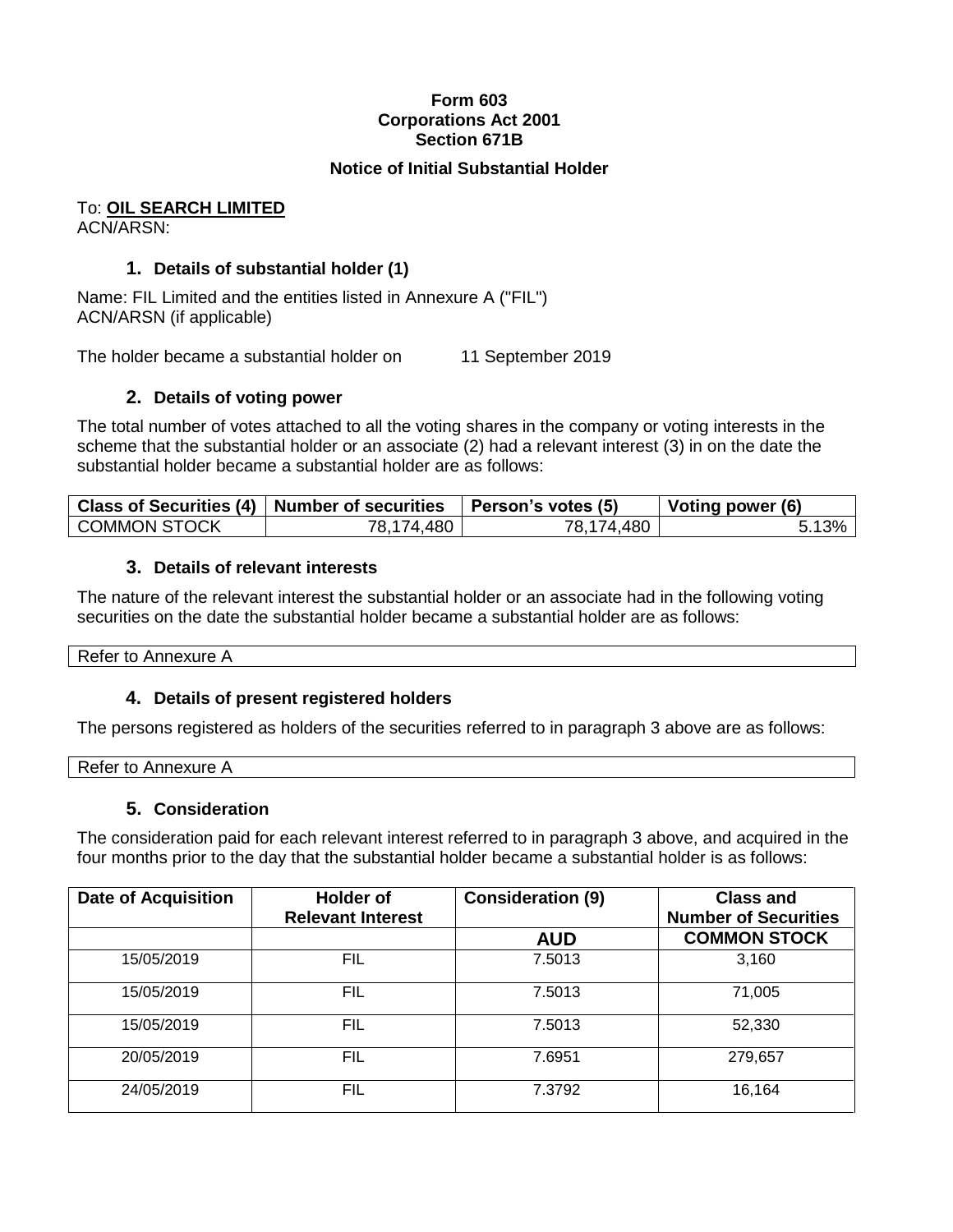| 4/06/2019  | <b>FIL</b> | 6.8976 | 133,883   |
|------------|------------|--------|-----------|
| 4/06/2019  | FIL        | 6.8976 | 52,138    |
| 5/06/2019  | <b>FIL</b> | 6.8800 | 343,771   |
| 20/06/2019 | FIL        | 7.1939 | 43,900    |
| 20/06/2019 | <b>FIL</b> | 7.1939 | 99,594    |
| 24/06/2019 | FIL        | 7.2250 | 5,245     |
| 4/07/2019  | <b>FIL</b> | 6.9533 | 20,781    |
| 17/07/2019 | FIL        | 6.9425 | 14,366    |
| 8/08/2019  | <b>FIL</b> | 6.9604 | 14,887    |
| 8/08/2019  | FIL        | 6.9604 | 6,080     |
| 8/08/2019  | FIL        | 6.9604 | 85,964    |
| 8/08/2019  | FIL        | 6.9604 | 11,722    |
| 8/08/2019  | <b>FIL</b> | 6.9604 | 9,527     |
| 8/08/2019  | FIL        | 6.9604 | 18,985    |
| 8/08/2019  | FIL        | 6.9604 | 113,204   |
| 8/08/2019  | FIL        | 6.9604 | 6,178     |
| 20/08/2019 | <b>FIL</b> | 6.5396 | 98,070    |
| 4/09/2019  | FIL        | 6.9000 | 710,864   |
| 4/09/2019  | FIL        | 6.9000 | 13,556    |
| 4/09/2019  | FIL        | 6.9000 | 477,745   |
| 4/09/2019  | <b>FIL</b> | 6.9000 | 554,202   |
| 4/09/2019  | <b>FIL</b> | 6.9000 | 145,726   |
| 4/09/2019  | FIL        | 6.9000 | 1,713,521 |
| 4/09/2019  | FIL        | 6.8271 | 46,421    |
| 4/09/2019  | FIL        | 6.9000 | 384,386   |
| 5/09/2019  | FIL        | 7.0322 | 87,798    |
| 5/09/2019  | <b>FIL</b> | 7.0482 | 150,714   |
| 5/09/2019  | <b>FIL</b> | 7.0322 | 1,674     |
| 5/09/2019  | FIL        | 7.0482 | 2,874     |
| 5/09/2019  | FIL        | 7.0322 | 59,006    |
| 5/09/2019  | FIL        | 7.0482 | 101,289   |
| 5/09/2019  | <b>FIL</b> | 7.0482 | 4,763     |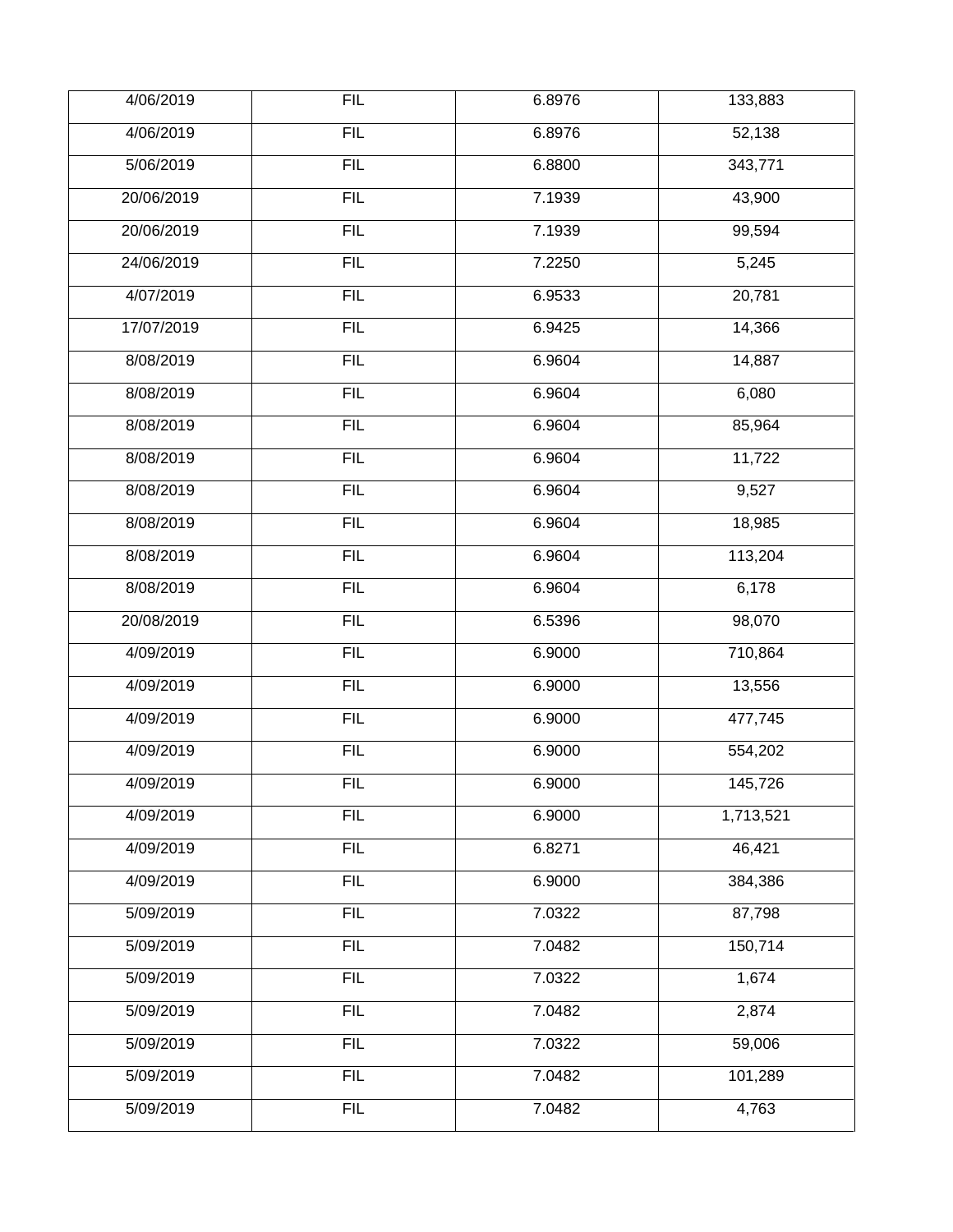| 5/09/2019 | <b>FIL</b> | 7.0482 | 3,427   |
|-----------|------------|--------|---------|
|           |            |        |         |
| 5/09/2019 | FIL        | 7.0322 | 68,449  |
| 5/09/2019 | FIL        | 7.0482 | 117,499 |
| 5/09/2019 | FIL        | 7.0322 | 17,999  |
| 5/09/2019 | <b>FIL</b> | 7.0482 | 30,896  |
| 5/09/2019 | FIL        | 7.0482 | 13,012  |
| 5/09/2019 | <b>FIL</b> | 7.0322 | 211,636 |
| 5/09/2019 | FIL        | 7.0482 | 363,293 |
| 5/09/2019 | <b>FIL</b> | 7.0482 | 54,400  |
| 5/09/2019 | FIL        | 7.0322 | 47,475  |
| 5/09/2019 | FIL        | 7.0482 | 81,496  |
| 5/09/2019 | FIL        | 7.0482 | 1,044   |
| 6/09/2019 | FIL        | 7.1070 | 5,268   |
| 6/09/2019 | FIL        | 7.1070 | 44,430  |
| 6/09/2019 | FIL        | 7.0909 | 81,484  |
| 6/09/2019 | FIL        | 7.1070 | 1,032   |
| 6/09/2019 | <b>FIL</b> | 7.0909 | 1,554   |
| 6/09/2019 | FIL        | 7.1070 | 1,032   |
| 6/09/2019 | FIL        | 7.1070 | 29,860  |
| 6/09/2019 | FIL        | 7.0909 | 54,763  |
| 6/09/2019 | <b>FIL</b> | 7.1070 | 1,404   |
| 6/09/2019 | <b>FIL</b> | 7.0909 | 2,575   |
| 6/09/2019 | FIL        | 7.1070 | 1,032   |
| 6/09/2019 | FIL        | 7.0909 | 1,853   |
| 6/09/2019 | FIL        | 7.1070 | 34,638  |
| 6/09/2019 | FIL        | 7.0909 | 63,527  |
| 6/09/2019 | FIL        | 7.1070 | 9,108   |
| 6/09/2019 | <b>FIL</b> | 7.0909 | 16,704  |
| 6/09/2019 | FIL        | 7.1070 | 3,836   |
| 6/09/2019 | FIL        | 7.0909 | 7,035   |
| 6/09/2019 | FIL        | 7.1070 | 107,097 |
| 6/09/2019 | <b>FIL</b> | 7.0909 | 196,417 |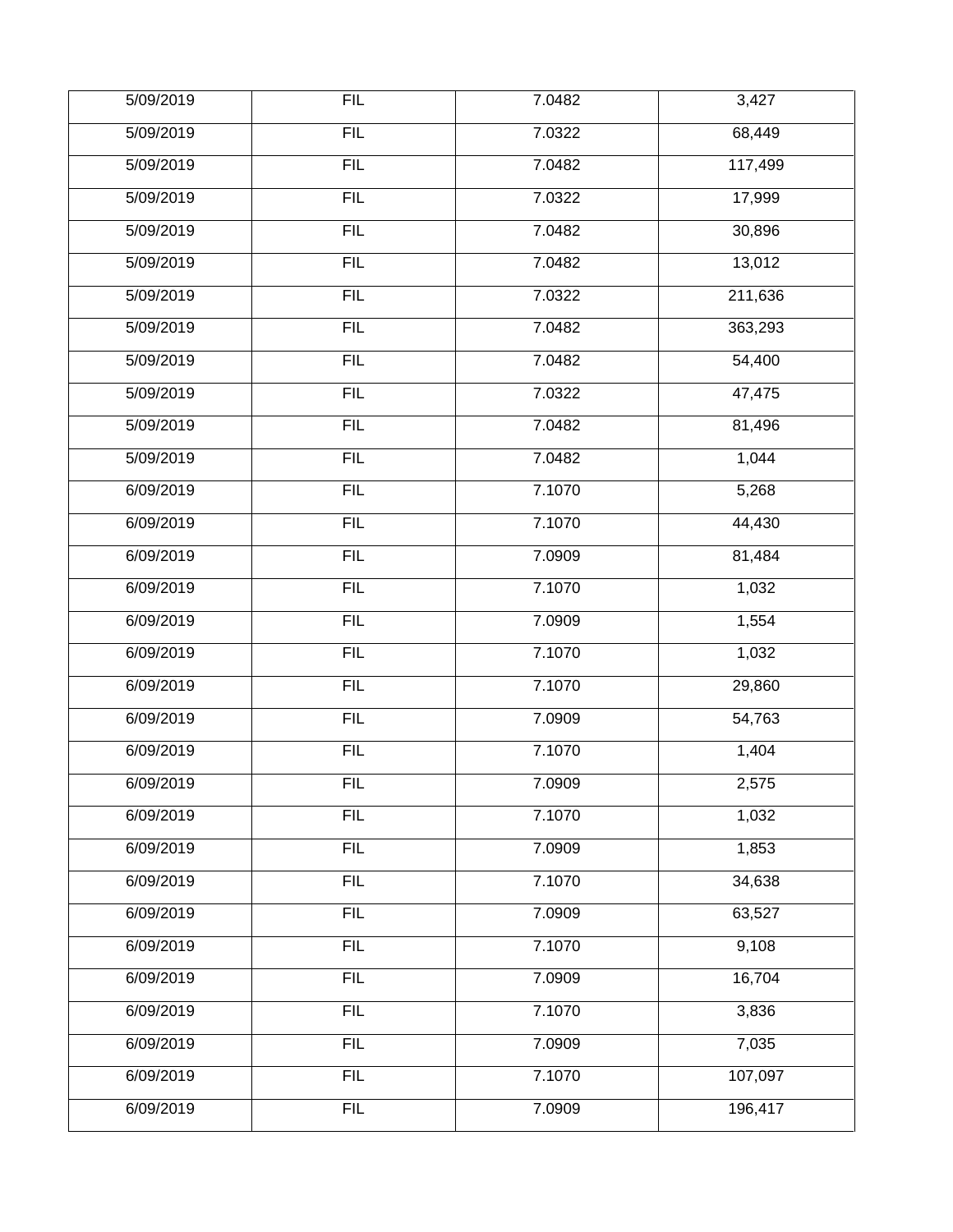| 6/09/2019  | <b>FIL</b> | 7.1070 | 9,110   |
|------------|------------|--------|---------|
| 6/09/2019  | FIL        | 7.1070 | 4,260   |
| 6/09/2019  | FIL        | 7.1070 | 16,037  |
| 6/09/2019  | FIL        | 7.0909 | 29,412  |
| 6/09/2019  | <b>FIL</b> | 7.1070 | 24,024  |
| 6/09/2019  | FIL        | 7.0909 | 44,061  |
| 6/09/2019  | FIL        | 7.0909 | 438     |
| 6/09/2019  | FIL        | 7.1070 | 7,140   |
| 6/09/2019  | <b>FIL</b> | 7.1070 | 2,902   |
| 6/09/2019  | FIL        | 7.1070 | 22,702  |
| 6/09/2019  | FIL        | 7.1070 | 1,527   |
| 9/09/2019  | FIL        | 7.1099 | 1,099   |
| 9/09/2019  | FIL        | 7.1099 | 9,267   |
| 9/09/2019  | FIL        | 7.1099 | 1,026   |
| 9/09/2019  | FIL        | 7.1099 | 1,026   |
| 9/09/2019  | FIL        | 7.1099 | 6,228   |
| 9/09/2019  | FIL        | 7.1099 | 1,026   |
| 9/09/2019  | FIL        | 7.1099 | 1,026   |
| 9/09/2019  | FIL        | 7.1099 | 7,224   |
| 9/09/2019  | FIL        | 7.1099 | 1,900   |
| 9/09/2019  | FIL        | 7.1099 | 1,026   |
| 9/09/2019  | <b>FIL</b> | 7.1099 | 22,337  |
| 9/09/2019  | FIL        | 7.1099 | 1,900   |
| 9/09/2019  | FIL        | 7.1099 | 1,026   |
| 9/09/2019  | FIL        | 7.1099 | 3,345   |
| 9/09/2019  | FIL        | 7.1099 | 5,011   |
| 9/09/2019  | FIL        | 7.1099 | 1,489   |
| 9/09/2019  | FIL        | 7.1099 | 1,026   |
| 9/09/2019  | FIL        | 7.1099 | 4,735   |
| 9/09/2019  | FIL        | 7.1099 | 1,026   |
| 10/09/2019 | FIL        | 7.3477 | 18,929  |
| 10/09/2019 | FIL        | 7.3477 | 159,643 |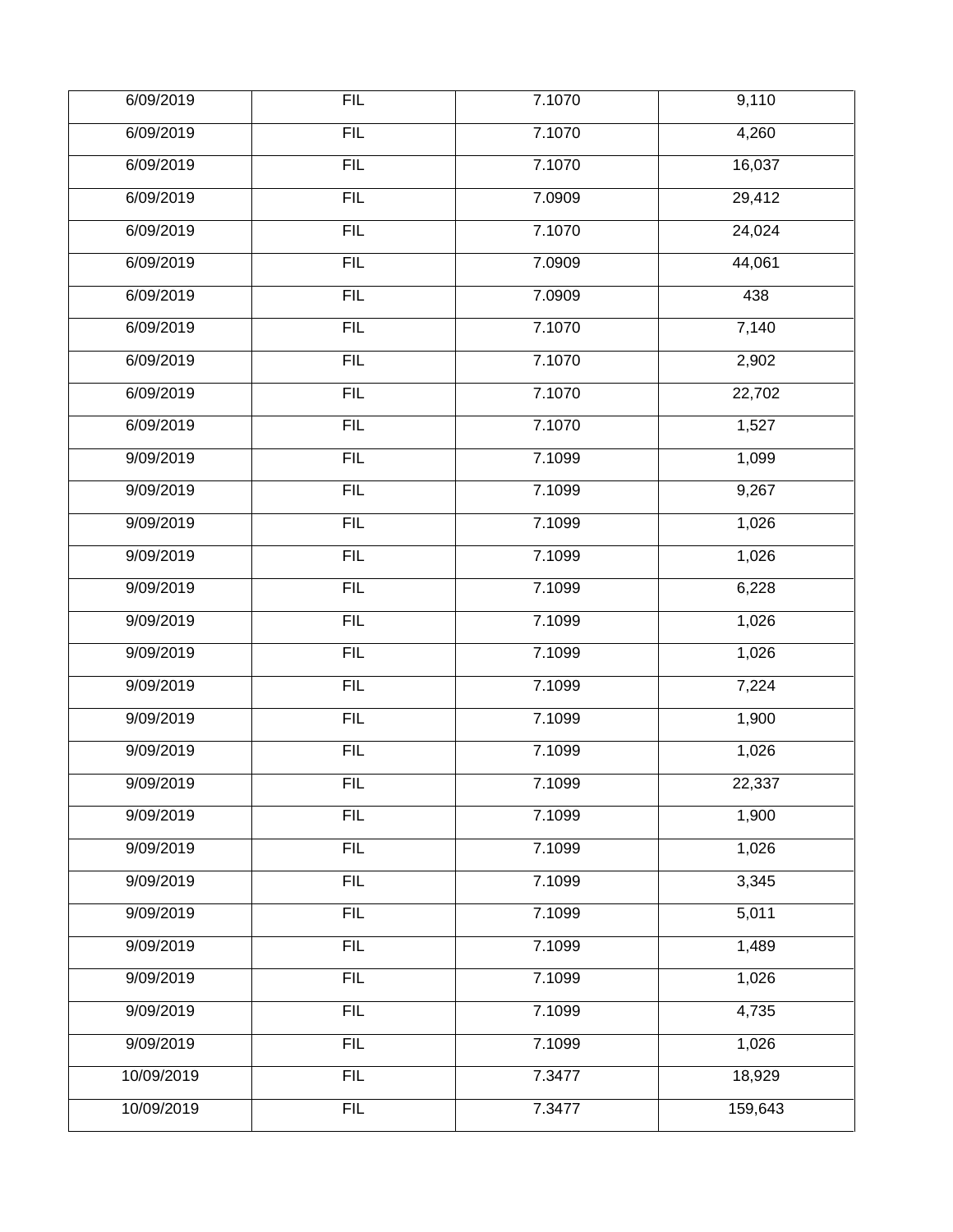| 10/09/2019 | <b>FIL</b> | 7.3477 | 2,813   |
|------------|------------|--------|---------|
| 10/09/2019 | FIL        | 7.3477 | 1,551   |
| 10/09/2019 | FIL        | 7.3477 | 107,290 |
| 10/09/2019 | FIL        | 7.3477 | 4,881   |
| 10/09/2019 | <b>FIL</b> | 7.3477 | 3,443   |
| 10/09/2019 | FIL        | 7.3477 | 124,461 |
| 10/09/2019 | <b>FIL</b> | 7.3477 | 32,727  |
| 10/09/2019 | FIL        | 7.3477 | 13,732  |
| 10/09/2019 | <b>FIL</b> | 7.3477 | 384,817 |
| 10/09/2019 | FIL        | 7.3477 | 57,668  |
| 10/09/2019 | FIL        | 7.3477 | 15,275  |
| 10/09/2019 | FIL        | 7.3477 | 57,623  |
| 10/09/2019 | <b>FIL</b> | 7.3477 | 86,324  |
| 10/09/2019 | FIL        | 7.3477 | 25,655  |
| 10/09/2019 | FIL        | 7.3477 | 10,334  |
| 10/09/2019 | FIL        | 7.3477 | 81,573  |
| 10/09/2019 | FIL        | 7.3477 | 5,329   |
| 11/09/2019 | FIL        | 7.3927 | 44,138  |
| 11/09/2019 | FIL        | 7.3927 | 372,244 |
| 11/09/2019 | FIL        | 7.3927 | 6,559   |
| 11/09/2019 | FIL        | 7.3927 | 3,615   |
| 11/09/2019 | <b>FIL</b> | 7.3927 | 250,171 |
| 11/09/2019 | FIL        | 7.3927 | 11,380  |
| 11/09/2019 | FIL        | 7.3927 | 8,026   |
| 11/09/2019 | FIL        | 7.3927 | 290,208 |
| 11/09/2019 | FIL        | 7.3927 | 76,309  |
| 11/09/2019 | <b>FIL</b> | 7.3927 | 32,019  |
| 11/09/2019 | FIL        | 7.3927 | 897,286 |
| 11/09/2019 | FIL        | 7.3927 | 134,464 |
| 11/09/2019 | FIL        | 7.3927 | 35,618  |
| 11/09/2019 | FIL        | 7.3927 | 134,362 |
| 11/09/2019 | FIL        | 7.3927 | 201,284 |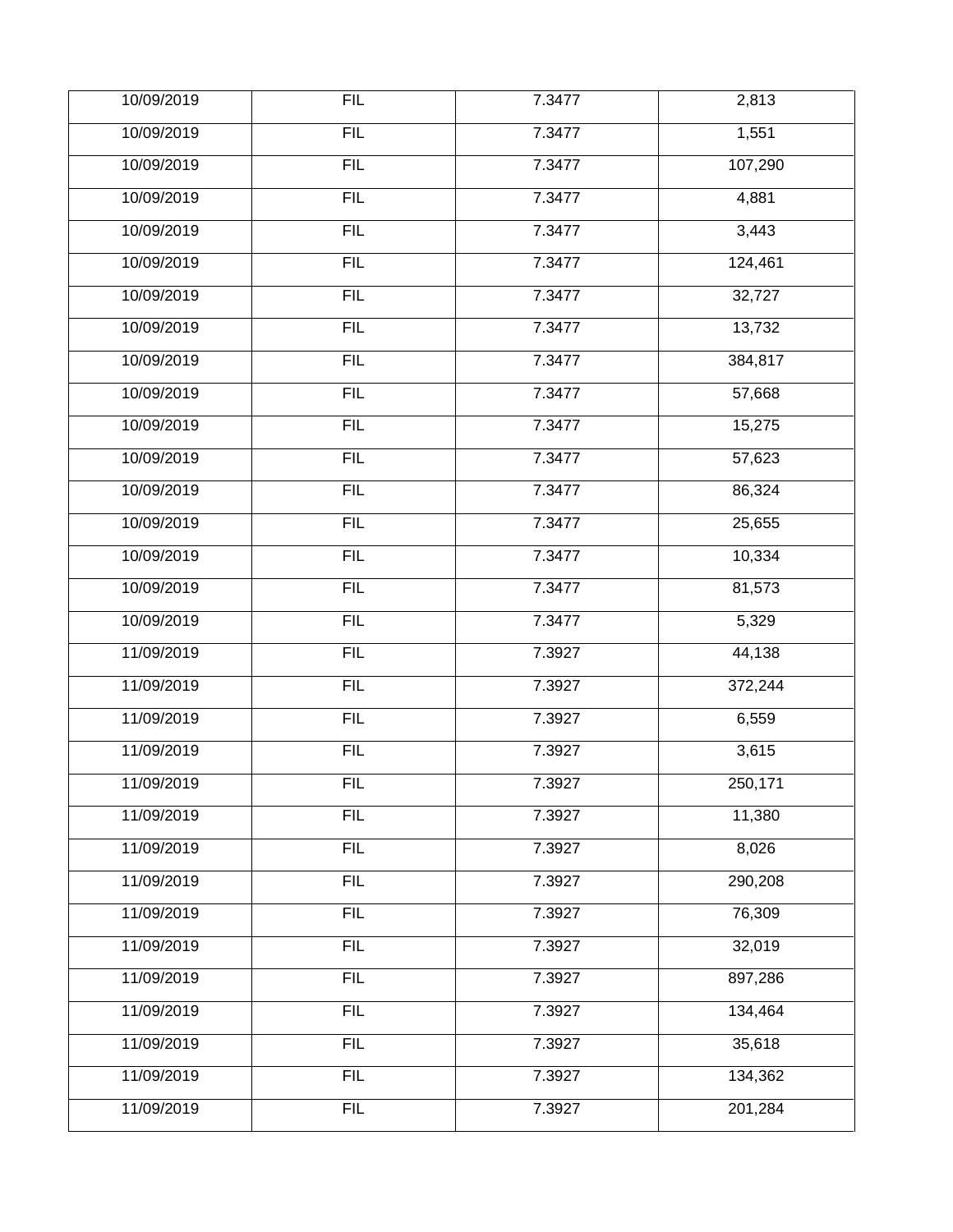| 11/09/2019<br>11/09/2019 | FIL<br>FIL | 7.3927<br>7.3927           | 24,096<br>190,207 |
|--------------------------|------------|----------------------------|-------------------|
| 11/09/2019               | FIL        | 7.3927                     | 12,426            |
|                          |            | <b>Total Buys</b>          | 11,499,311        |
|                          |            | <b>Total Transition In</b> | 343,771           |

### **6. Associates**

The reasons the persons named in paragraph 3 above are associates of the substantial holder are all follows:

| Name and ACN/ARSN (if applicable) | <b>Nature</b><br>of association |
|-----------------------------------|---------------------------------|
| N/A                               |                                 |

# **7. Addresses**

The addresses of persons named in this form are as follows:

Refer to Annexure A

**Sign Here \_\_\_\_\_\_\_\_\_\_\_\_\_\_\_\_\_\_\_\_\_\_\_\_\_\_\_\_\_\_\_\_\_\_\_\_**

**Dated: 13 September 2019 Jen Li Head of Regulatory Reporting, Asia Pacific Duly authorized under Powers of Attorney by and on behalf of FIL Limited**

### **Annexure A**

| <b>Investment Manager</b>                | <b>Address</b>                                       | Custodian                                   | <b>Nature of Relevant Interest</b>             | <b>Sum of Numerator Shares</b> |
|------------------------------------------|------------------------------------------------------|---------------------------------------------|------------------------------------------------|--------------------------------|
| <b>FIL FUND</b><br>MANAGEMENT<br>LIMITED | Pembroke Hall, 42<br>Crow Lane, Pembroke,<br>Bermuda | <b>BROWN BROS HARRIMN</b><br>LTD LUX (C)    |                                                | 290,140                        |
| <b>FIL INVESTMENT</b><br>MANAGEMENT      | Level 11, 167<br>Macquarie Street,                   | <b>BNP PARIBAS SEC SRVS</b><br><b>ITALY</b> |                                                | 131,451                        |
| (AUSTRALIA) LIMITED                      | Sydney, NSW 2000,<br>Australia                       | <b>BROWN BROS HARRIMN</b><br>LTD LUX (C)    |                                                | 357,347                        |
|                                          |                                                      | <b>BROWN BROTHERS</b><br>HARRIMAN AND CO    | Investment Discretion /<br><b>Voting Power</b> | 233,250                        |
|                                          |                                                      | CITIBANK LONDON                             |                                                | 9,190,453                      |
|                                          |                                                      | <b>HSBC BANK PLC (C)</b>                    |                                                | 5,209,636                      |
|                                          |                                                      | JP MORGAN,<br><b>BOURNEMOUTH (C)</b>        |                                                | 11,389,970                     |
|                                          |                                                      | <b>JPMORGAN CHASE BANK</b><br>NA LDN        |                                                | 1,378,491                      |
|                                          |                                                      | NATIONAL ASTL BK                            |                                                | 8,255,372                      |